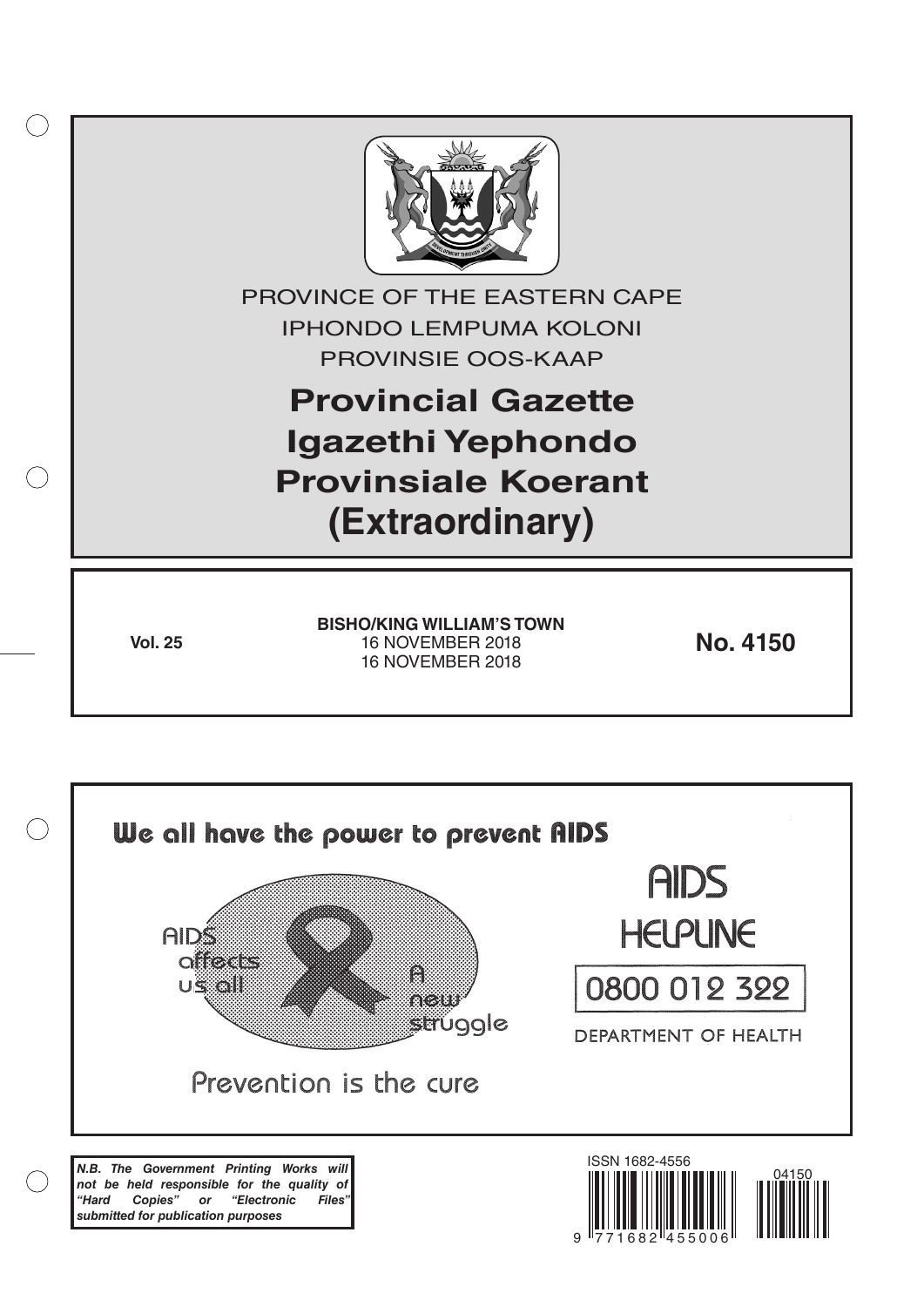# **IMPORTANT NOTICE:**

**The GovernmenT PrinTinG Works Will noT be held resPonsible for any errors ThaT miGhT occur due To The submission of incomPleTe / incorrecT / illeGible coPy.**

**no fuTure queries Will be handled in connecTion WiTh The above.**

#### **CONTENTS**

|     |                                                                                                                                                                                                            | Gazette<br>No. | Page<br>No. |
|-----|------------------------------------------------------------------------------------------------------------------------------------------------------------------------------------------------------------|----------------|-------------|
|     | <b>PROVINCIAL NOTICES • PROVINSIALE KENNISGEWINGS</b>                                                                                                                                                      |                |             |
| 241 | Eastern Cape Parks and Tourism Agency Act (2/2010): Invitation for applications and nominations of<br>candidates for consideration to serve as members of the Board for the Eastern Cape Parks and Tourism | 4150           |             |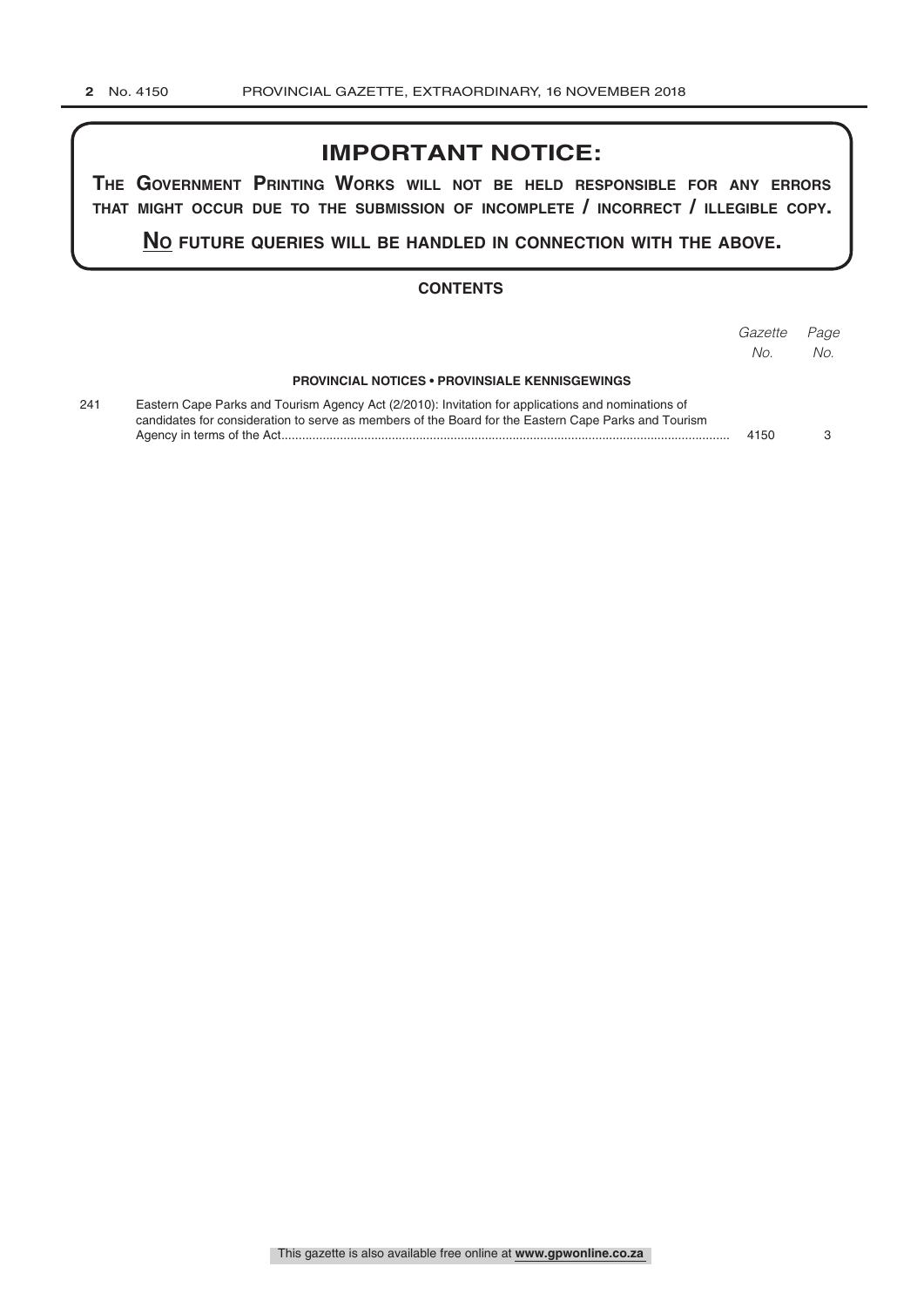# Provincial Notices • Provinsiale Kennisgewings

### **PROVINCIAL NOTICE 241 OF 2018**

## PROVINCIAL NOTICE BY THE MEMBER OF THE EXECUTIVE COUNCIL FOR THE DEPARTMENT OF ECONOMIC DEVELOPMENT, ENVIRONMENTAL AFFAIRS AND TOURISM

INVITATION FOR APPLICATIONS AND NOMINATION OF CANDIDATES FOR CONSIDERATION TO SERVE AS MEMBERS OF THE BOARD FOR THE EASTERN CAPE PARKS AND TOURISM AGENCY IN TERMS OF THE EASTERN CAPE PARKS AND TOURISM AGENCY ACT, 2010 (ACT NO. 2 OF 2010)

I, Lubabalo Oscar Mabuyane, Member of the Executive Council responsible for Economic Development, Environmental Affairs and Tourism in the Province of the Eastern Cape, acting in terms of section 17 of the Eastern Cape Parks and Tourism Agency Act, 2010 (Act No. 2 of 2010) hereby invite interested persons to apply or nominate candidates for consideration to serve as members of the Board for the Eastern Cape Parks and Tourism Agency.

Such nominations or applications must be submitted within 30 days from the publication of this notice.

The conditions for appointment are as set out in the Schedule hereto.

HON. L.O. MABUYANE MEC FOR ECONOMIC DEVELOPMENT, ENVIRONMENTAL AFFAIRS AND TOURISM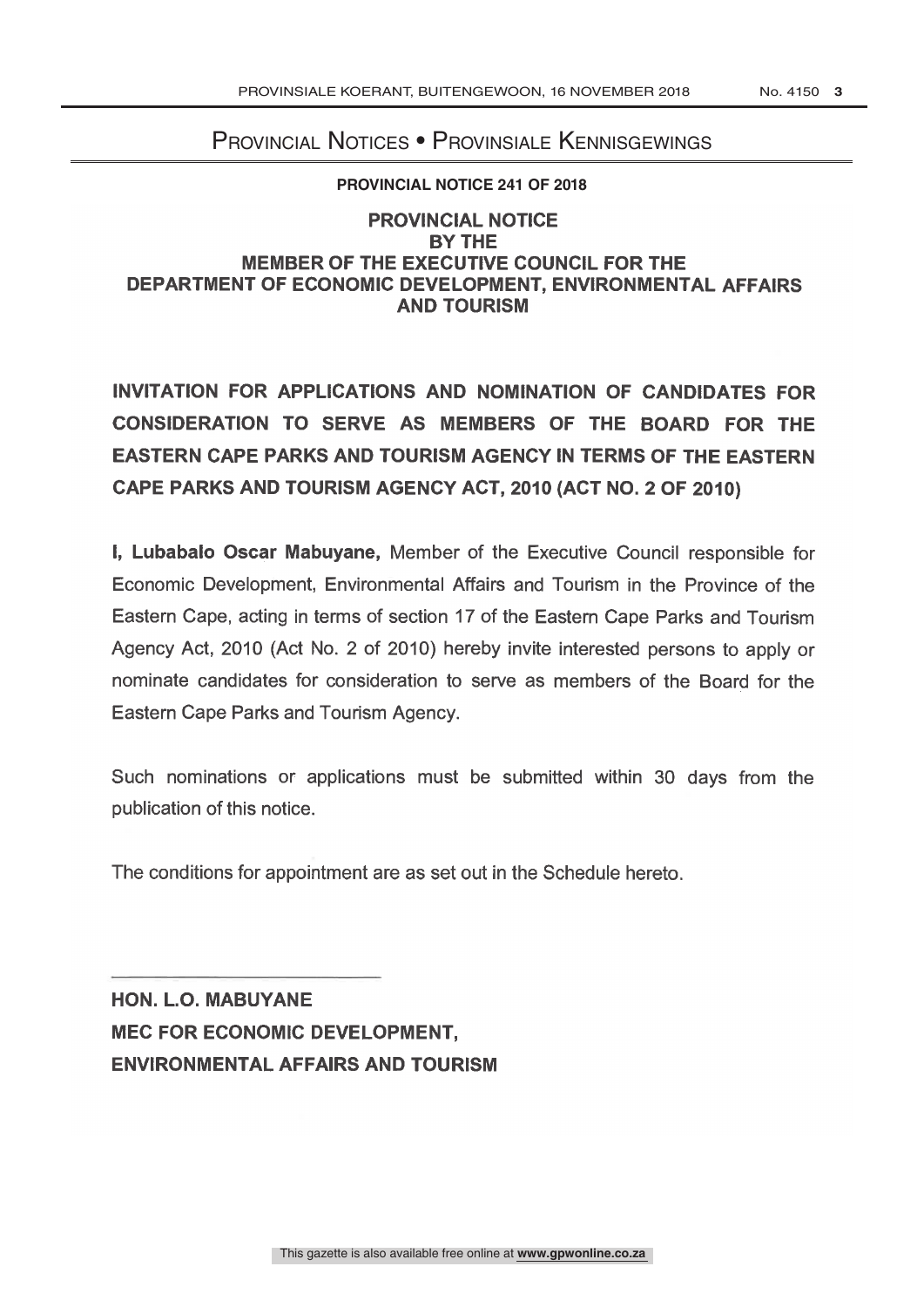## **Schedule**

- 1. The consideration and appointment of candidates is subject to the provisions of the Eastern Cape Parks and Tourism Agency Act, 2010 (Act No. 2 of 2010) (hereinafter referred to as "the Act ").
- 2. Section 16 of the Act provides that the Board consists of not less than seven and not more than nine members appointed by the Member of the Executive Council responsible for Economic Development, Environmental Affairs and Tourism from persons in the following categories:
	- (a) one must be an official employed by the Department to serve as an ex officio member;
	- (b) one must have skills and experience in tourism;
	- (c) one must have skills and experience in biodiversity conservation and management;
	- (d) one must have skills and experience in business management;
	- (e) one must have skills and experience in financial management;
	- (f) one must have skills and experience in tourism marketing and development; and
	- (g) one must represent the public.
- 3. The Board must be broadly representative of the population of the Province.
- 4. Section 18 of the Act provides that a person is disqualified from being appointed or remaining a member of the Board if that person-
	- (a) is or becomes a Member of the National Assembly or National Council of Provinces, any provincial legislature, municipality or is in the full-time employ of an organ of state with the exception of the representative of the Department contemplated in section 16(1);
	- (b) is not a South African citizen or a permanent resident who is ordinarily in the Republic;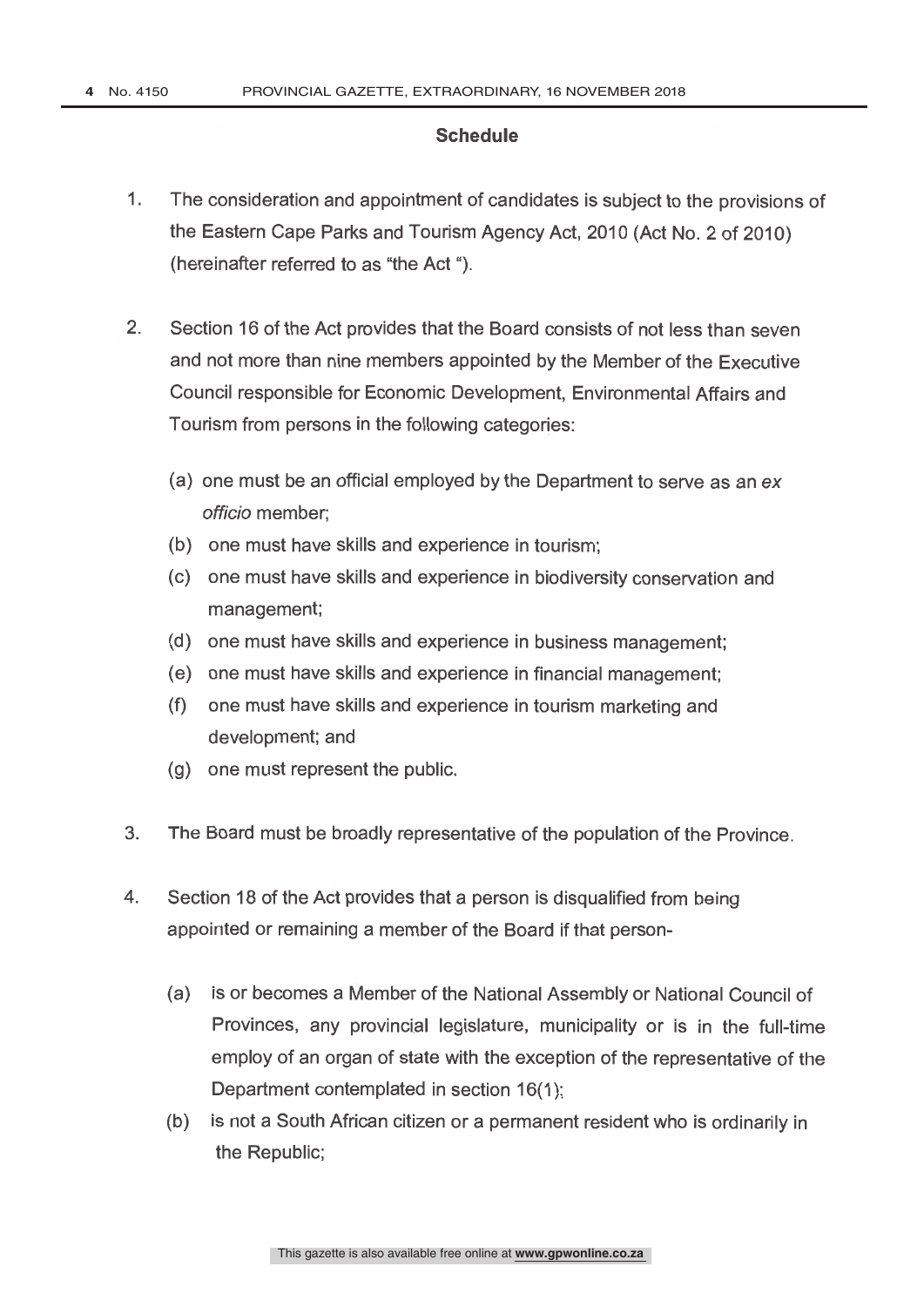- (b) is or becomes subject to a final order of court whereby his or her estate is
- (c) sequestrated under the Insolvency Act, 1936 (Act No.24 of 1936), or if his or her estate is sequestrated in terms of the laws of any other country or territory by a competent court or agency of such country or territory, or if he or she has assigned his or her estate for the benefit of his or her creditors;
- (d) is declared by the High Court to be of unsound mind or suffers a mental illness or has a severe or profound intellectual disability as contemplated in the Mental Health Care Act, 2002 (Act No. 17 of 2002);
- (d) has been convicted, whether in the Republic or elsewhere, of theft, fraud, forgery or using a forged document, perjury, or any offence involving dishonesty or of any offence in terms of the Prevention of Corruption Act, 1958 (Act No. 6 of 1958), the Corruption Act, 1992 (Act No. 94 of 1992), Part <sup>1</sup> to 4, or section 17, 20 or 21 (in so far as it relates to the aforementioned offences) of chapter 2 of the Prevention and Combating of Corrupt Activities Act, 2004, or the Companies Act, 1973 (Act No. 61 of 1973), or of contravening this Act, and sentenced to imprisonment irrespective of whether such imprisonment was wholly or partly suspended or not;
- (e) has been convicted of an offence, other than an offence contemplated in paragraph (e) and sentenced to imprisonment without the option of a fine for a period of not less than three months, irrespective of whether such imprisonment was wholly or partly suspended or not;
- (f) without authorization discloses or improperly acts on information gained as a result of his or her membership of the Board; or
- (h) fails to disclose an interest as contemplated in section 22(1) of the Act.
- 5. Applications must be in writing and must be supported by copies of typed Curriculum Vitae and certified copies of qualifications.
- 6. Nominations must be in writing, supported by personal details of the nominee, particulars of the nominee's qualifications or experience or any other relevant information, and accompanied by a letter of acceptance from the nominee or nominees as well as typed Curriculum Vitae and certified copies of qualifications.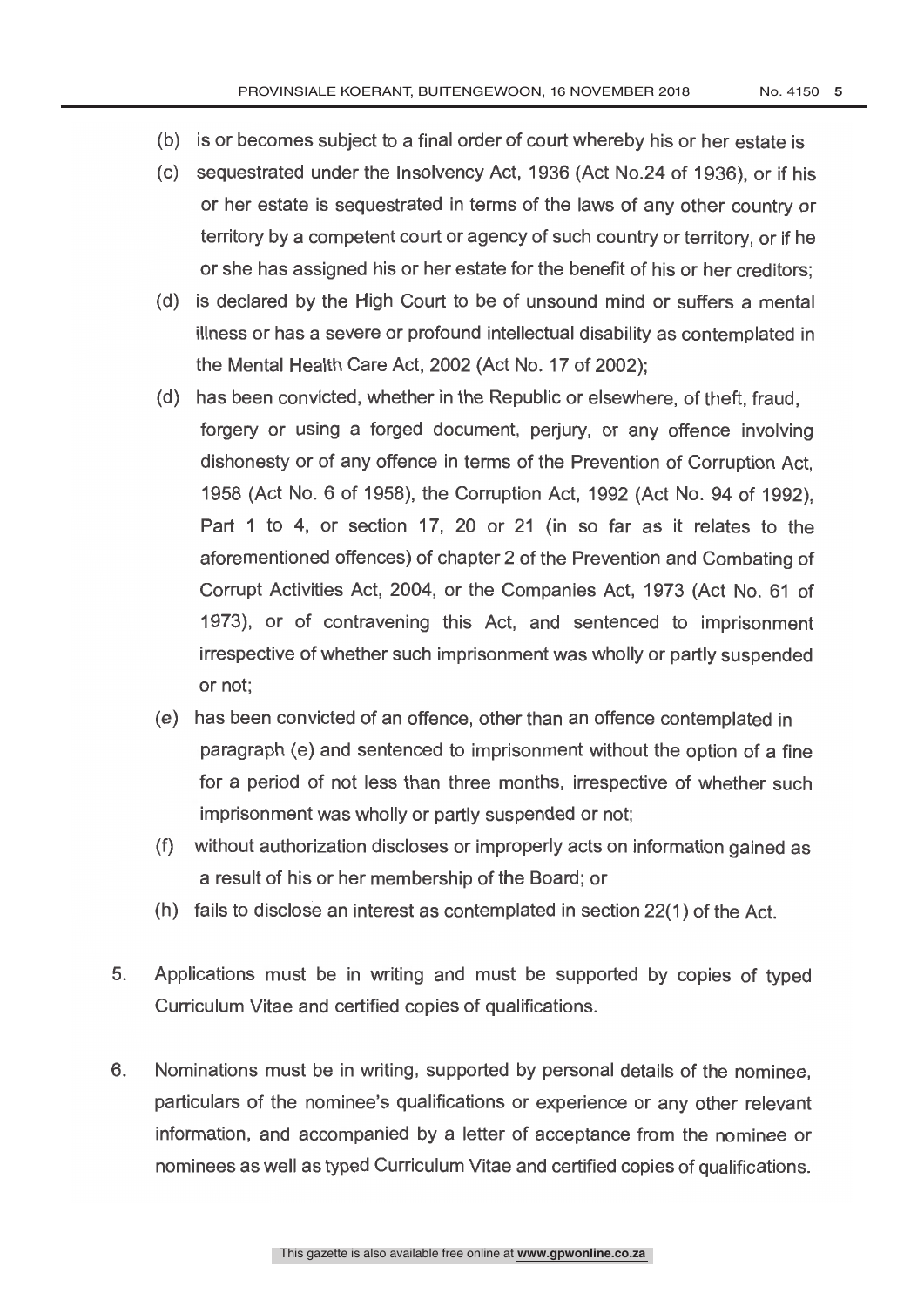Nominations and applications must be submitted within 30 calendar days from the date of publication of this notice.

Nominations / applications must be addressed to: The Head of Department Department of Economic Development, Environmental Affairs and Tourism Private Bag x0054, Bhisho, 5605 Alternatively, hand delivered to the department at Beacon Hill, cnr of Hargreaves Avenue and Hockley Close, King Williams Town

Enquiries may be directed to Ms. Ronel de Bruin Tel: (043) 605-7050 // Cell: 060 564 5370 Ronel.debruin@dedea.gov.za